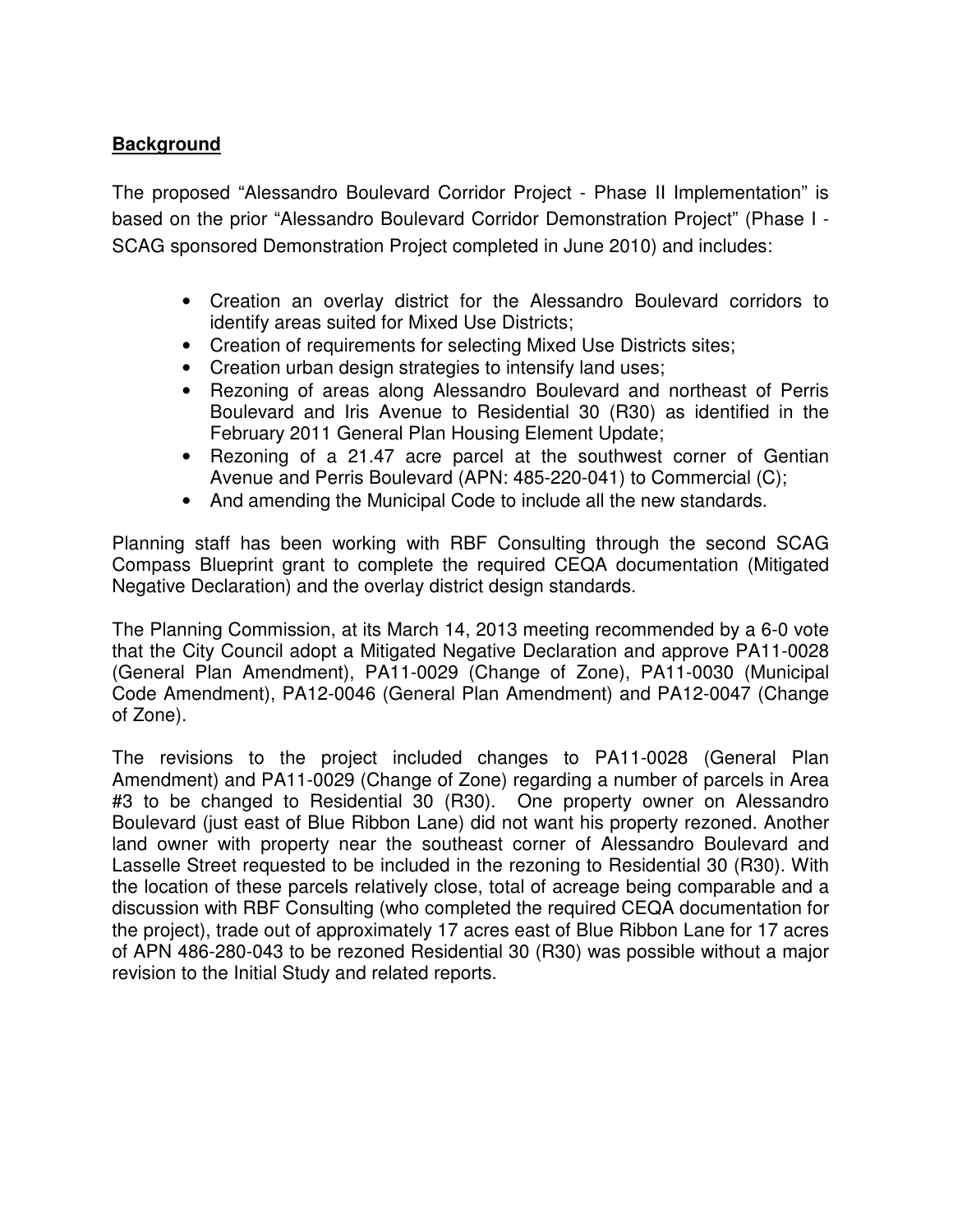# **PROJECT**

## **Section 1: Residential 30 Rezoning**

The areas noted in the Alessandro Boulevard Corridor Project to be rezoned to Residential 30 (R30) were also identified in the February 2011 General Plan Housing Element Update along with parcels near the northwest corner of Iris Avenue and Perris Boulevard. The Residential 30 (R30) rezoning proposed with the Alessandro Boulevard Corridor Project will allow the City of Moreno Valley to meet its 2008-2014 State-mandated Regional Housing Needs Assessment (RHNA) numbers.

#### **Residential 30 (R30) Sites**

Propose general plan amendment & change of zone locations are:

- Area #1 Alessandro Boulevard and Day Street
- Area #2 Alessandro Boulevard & Elsworth Street Area
- #3 Alessandro Boulevard & Morrison Street Area
- #4 Perris Boulevard & Iris Avenue

Total Acreage proposed for R30 is 146.19 acres. This acreage includes the parcel swap of approximately 17 acres southeast of Alessandro Boulevard and Blue Ribbon Lane for 17 acres of APN 486-280-043 (southwest of Alessandro Boulevard and Darwin Street) recommended by the Planning Commission. The remaining approximately 10.46 acres of APN 486-280-043 (southwest of Alessandro Boulevard and Darwin Street) was recommended to be rezoned as Open Space (OS).

If the R30 rezoning is not approved, the City would be out of conformance with its certified housing element, which could result in sanctions relative to the review and certification of the next cycle housing element update, which is due to the State in October 2013.

#### **Section 2: Community Commercial Rezoning**

The 21.47 acre parcel at the southwest corner of Gentian Avenue and Perris Boulevard is proposes to change the General Plan and Zoning designation from Residential 5 (R5) to Community Commercial (CC).

There is no development application associated with the proposed land use change. The proposed zoning would permit development of a commercial shopping center, which would support the neighboring proposed high density housing.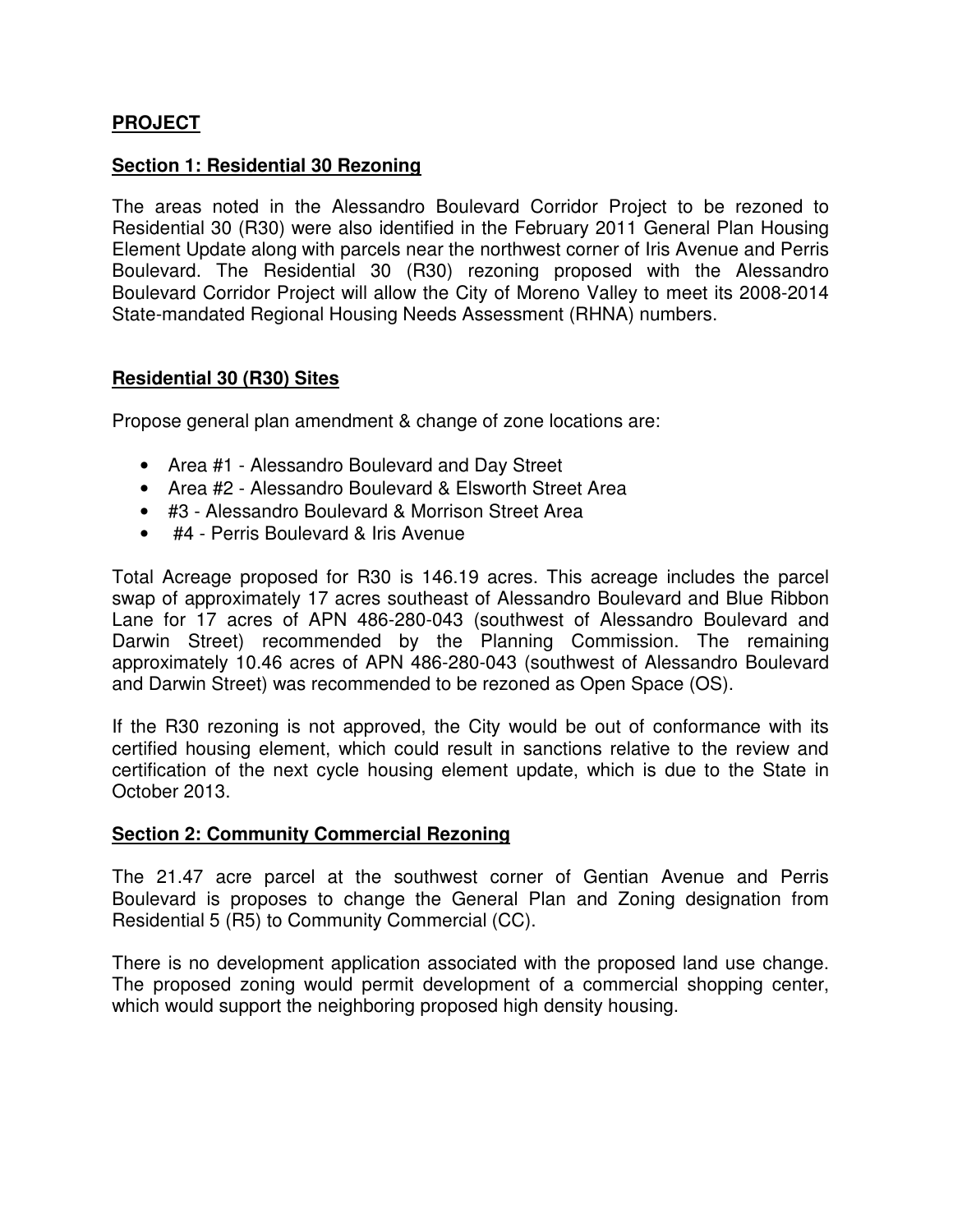# **Section 3: The Mixed Use Overlay (PA11-0030)**

# Background

With Phase II and assistance through RBF Consulting, Staff has developed urban design strategies to intensify land uses along the Alessandro Boulevard Corridor. The strategies have been combined into the "Mixed Use Districts Overlay". It is the intent to replace the current mixed use zones of MUD1 and MUD2, with the enhanced districts developed under Phase II of the Alessandro Boulevard Corridor Project and later expand the "Mixed Use Districts Overlay" to other areas of the City that meet the requirements.

# **Mixed Use Districts Overlay:**

Five nodes along the Alessandro Boulevard Corridor have been identified for inclusion within the "Multiple Use Districts Overlay":

With the "Multiple Use Districts Overlay", there are three classifications.

- A. Mixed-Use Institutional Anchor (MUI) Overlay District.
- B. Mixed-Use Community (MUC) Overlay District.
- C. Mixed-Use Neighborhood (MUN) Overlay District.

Municipal Code Amendment related to Mixed Use includes removal of MUD1 & MUD2 Information and Addition of Mixed-Use Overlay Districts (Municipal Code), including all required design standards.

## **REVIEW PROCESS**

With the development of the Alessandro Boulevard Corridor Focus Study - Phase I, stakeholder meetings were held in 2010 with groups ranging from the Mayor and City staff to local property owners and developers. Two Community Workshops were also held on April 22, 2010 and May 6, 2010 to allow the public to provide input and comment on the selecting Mixed Use District sites and parcels to be rezoned as Residential 30 (R30). The five nodes selected along the Alessandro Boulevard Corridor for inclusion within the "Multiple Use Districts Overlay" are based on these meetings.

Planning staff has been working with RBF Consulting through the second SCAG Compass Blueprint grant (Phase II) to complete the required CEQA documentation and the overlay district design standards. A public informational meeting was scheduled prior to the Planning Commission Hearing (March 7, 2013) with six members of the community attending.